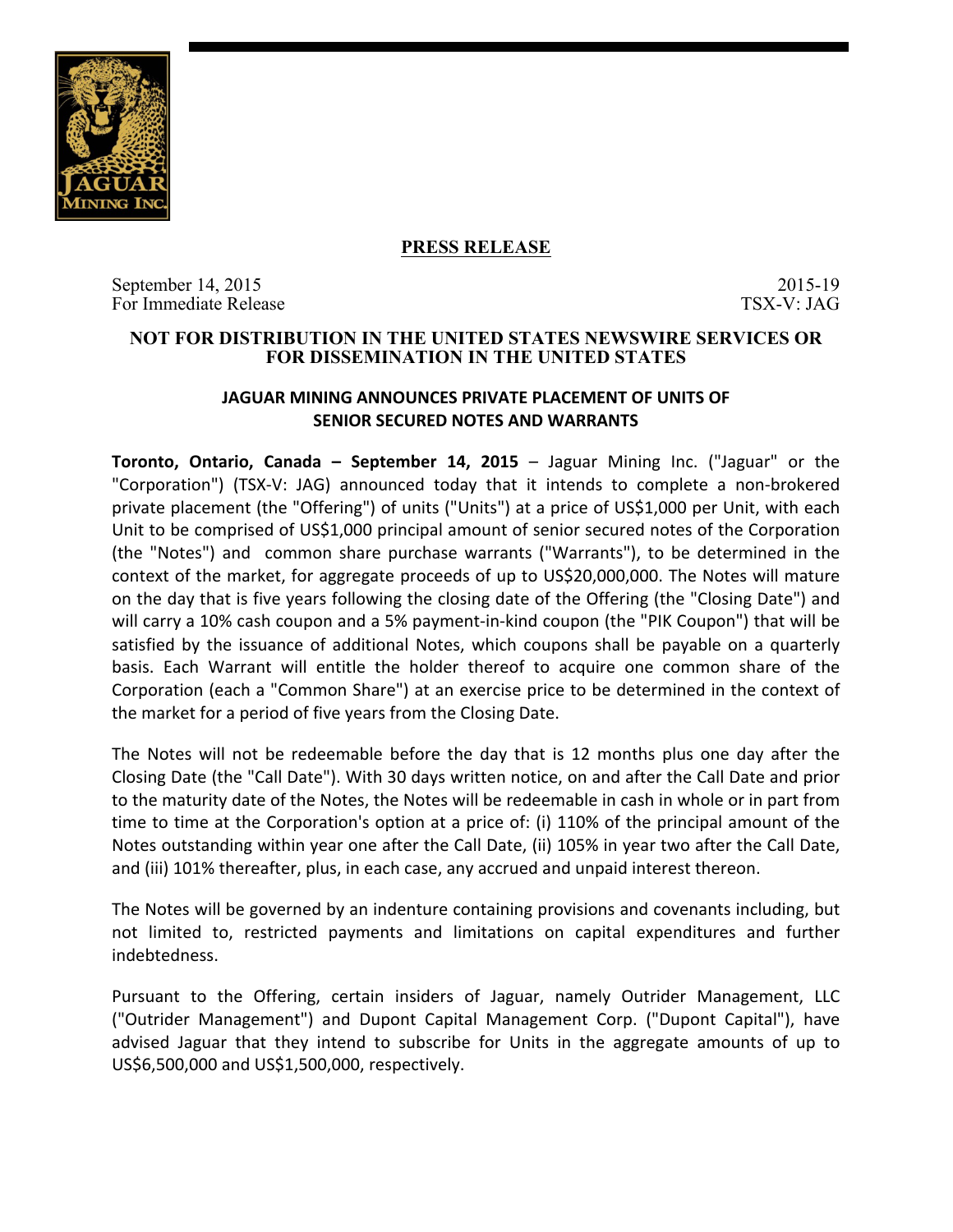The special committee of the board of directors of Jaguar, which was established in December 2014 to initiate a strategic review process and explore strategic alternatives with the objective of maximizing value for the Corporation's shareholders, unanimously passed a resolution approving the Offering, which includes the proposed subscriptions of Outrider Management (the "Outrider Subscription") and Dupont Capital (the "Dupont Subscription").

Since Outrider Management and Dupont Capital are "related parties" (within the meaning of Multilateral Instrument 61-101 – Protection of Minority Security Holders in Special Transactions ("MI 61-101")), each of the Outrider Subscription and the Dupont Subscription is a "related party transaction" (within the meaning of MI 61-101), which would require Jaguar to obtain a formal valuation for, and minority approval of, the Outrider Subscription and the Dupont Subscription, in the absence of exemptions for such requirements.

For both the Outrider Subscription and the Dupont Subscription, the Corporation is exempt from the formal valuation requirement pursuant to section  $5.5(b)$  of MI 61-101 on the basis that no securities of Jaguar are listed or quoted on a market specified in that provision.

With respect to the Dupont Subscription, the Corporation is exempt from the minority approval requirement pursuant to section 5.7(b) of MI 61-101 on the basis that neither the fair market value of the Units being distributed to Dupont Capital, nor the consideration to be received by the Corporation for those Units, exceeds C\$2,500,000, in addition to satisfying the other criteria therein. With respect to the Outrider Subscription, Jaguar intends to apply to the Ontario Securities Commission and the TSX Venture Exchange for an exemption to allow it to obtain the requisite minority approval by way of written approval from the majority of the minority shareholders rather than by holding a shareholders' meeting. This exemption is being sought on the basis that holding a shareholders' meeting is costly and would delay the closing of the Offering. Jaguar anticipates obtaining such exemptive relief prior, and as a condition precedent, to closing the Offering.

The Offering is expected to close on or about October 8, 2015. Completion of the Offering is subject to a number of conditions including receiving the approval of the TSX Venture Exchange, obtaining the exemptive relief from the Ontario Securities Commission and the TSX Venture Exchange and obtaining written consents from a majority of the disinterested minority shareholders. 

Jaguar does not intend to list the Units, the Notes or the Warrants on the TSX Venture Exchange. The Notes, the Warrants and the Common Shares underlying the Warrants will be subject to a four month hold period pursuant to applicable Canadian securities laws.

The Corporation plans to use the net proceeds of the Offering to repay in full the outstanding US\$8.4 million credit facility held by Renvest Global Resources Fund c/o Renvest Mercantile Bancorp Inc. (the "Renvest Credit Facility"), with the remainder to be used for general corporate purposes and to advance asset optimization plans in conjunction with the Corporation's ongoing development and producing activities at its assets in Brazil.

This news release shall not constitute an offer to sell or the solicitation of an offer to buy any securities in any jurisdiction.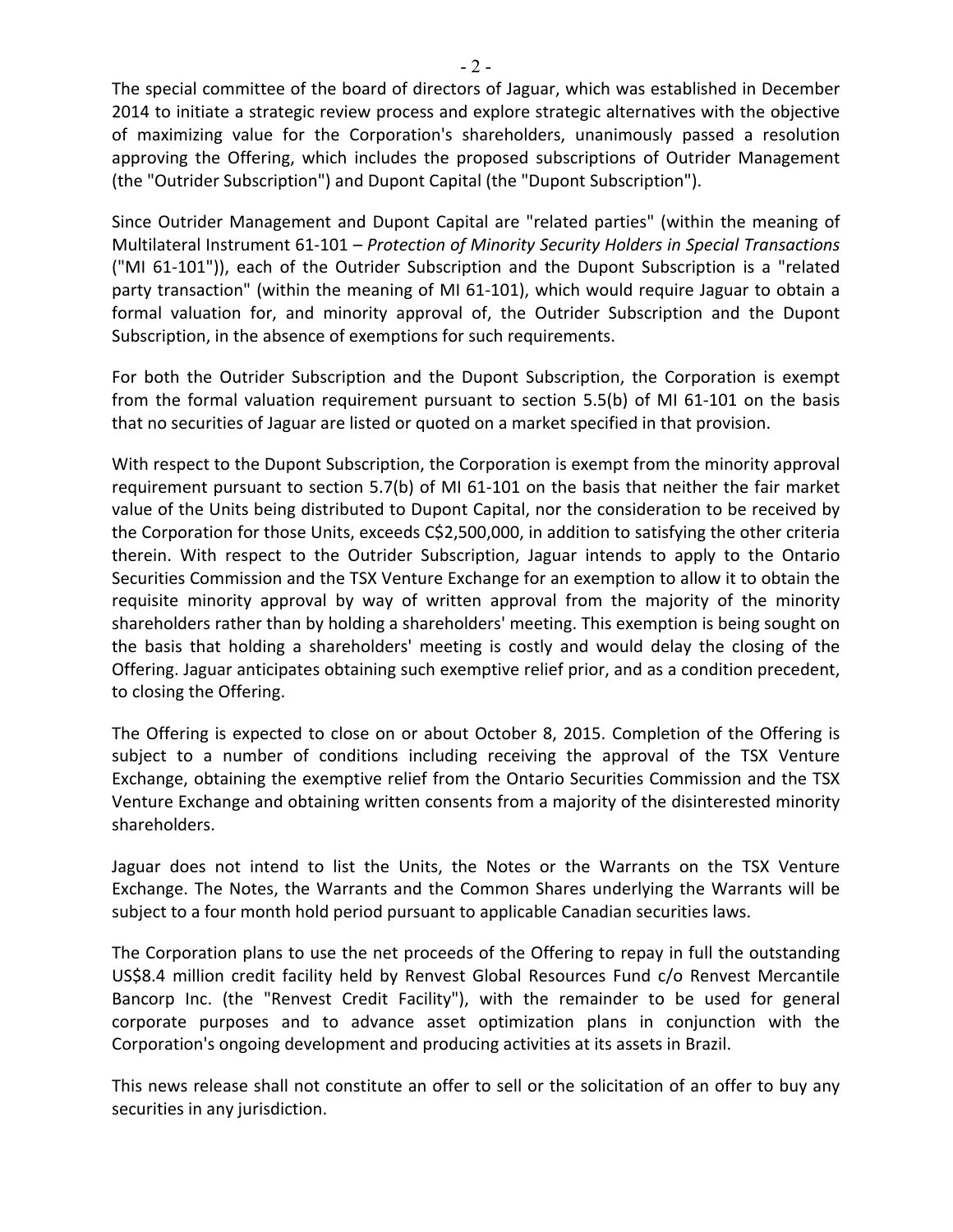#### **About Jaguar Mining Inc.**

Jaguar is a gold producer with mining operations in a prolific greenstone belt in the state of Minas Gerais, Brazil. Additionally, Jaguar wholly owns the large-scale Gurupi Development Project in the state of Maranhão, Brazil. In total, the Corporation owns mineral claims covering an area of approximately 197,000 hectares. Additional information is available on the Corporation's website at www.jaguarmining.com.

#### **FOR FURTHER INFORMATION PLEASE CONTACT:**

Derrick Weyrauch Chief Financial Officer (416) 628-9601 dweyrauch@jaguarmining.com

### *FORWARD-LOOKING STATEMENTS*

Certain statements in this news release constitute "Forward-Looking Statements" within the *meaning of the U.S. Private Securities Litigation Reform Act of 1995 and applicable Canadian* securities *legislation.* Such statements constitute forward-looking statements (forecasts) under *applicable securities laws relating to future events or future performance and, in this news* release, include comments with respect to (i) the final terms of the Units, the Notes, the *Warrants and the Offering, (ii) the participation of Outrider Management and Dupont Capital in* the Offering, (iii) the size of the Offering and the subscription amounts of Outrider Management and Dupont Capital, (iv) regulatory approvals being obtained, including from the Ontario *Securities Commission and the TSX Venture Exchange, and the timing of such approvals, (v) there being an exemption from the minority approval and formal valuation requirements under the Offering, (vi)* the consent of disinterested minority shareholders being obtained in writing with respect to the Outrider Subscription, (vii) exemptive relief from the minority approval requirement with respect to the Outrider Subscription being obtained from the Ontario Securities Commission and the TSX Venture Exchange, and the timing of such approvals, (viii) *the Corporation's use of the net proceeds of the Offering, and (ix) the continued support of the* Offering by the special committee of Jaguar. Forward-looking statements can generally be *identified by the use of words such as "expected", "forecasted", "targeted", "approximately",* "intends", "plans", "anticipates", "projects", "continue", "estimate", "believe" or variations of *such* words and phrases, or statements that certain actions, events or results "may", "could", "would", "might", or "will" be taken, occur or be achieved. In this news release, information *contained in forward-looking statements is based on current expectations, estimates and* projections that involve a number of known and unknown risks and uncertainties, including among others the uncertainties inherent to capital markets in general, uncertainties with respect to the success of the Offering, risk of not obtaining all regulatory and minority shareholder approvals and the risks with respect to the use of proceeds, which, if incorrect, may *cause actual results to differ materially from those anticipated by Jaguar and described herein.* 

For additional information with respect to these and other factors and assumptions underlying *the forward-looking statements made in this news release, see Corporation's most recent*